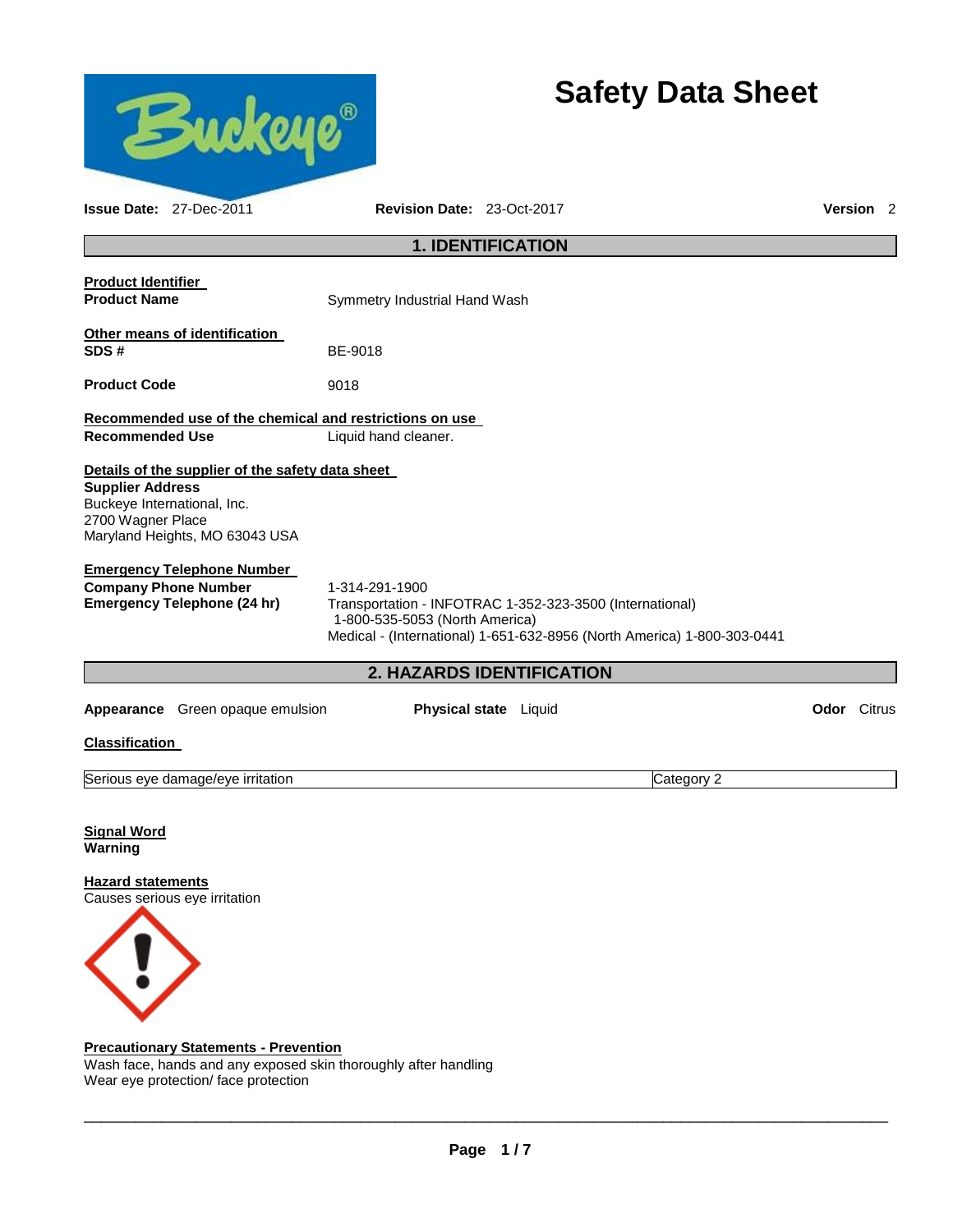#### **Precautionary Statements - Response**

IF IN EYES: Rinse cautiously with water for several minutes. Remove contact lenses, if present and easy to do. Continue rinsing If eye irritation persists: Get medical advice/attention

\_\_\_\_\_\_\_\_\_\_\_\_\_\_\_\_\_\_\_\_\_\_\_\_\_\_\_\_\_\_\_\_\_\_\_\_\_\_\_\_\_\_\_\_\_\_\_\_\_\_\_\_\_\_\_\_\_\_\_\_\_\_\_\_\_\_\_\_\_\_\_\_\_\_\_\_\_\_\_\_\_\_\_\_\_\_\_\_\_\_\_\_\_

# **3. COMPOSITION/INFORMATION ON INGREDIENTS**

| <b>Chemical Name</b>      | <b>CAS No.</b>                               | Weight-% |
|---------------------------|----------------------------------------------|----------|
| Alkylpolyglycoside C8-10  | 68515-73-<br>' -ت                            |          |
| Alkylpolyglycoside C10-16 | $\rightarrow$<br>15-47-9<br>106 <sub>1</sub> |          |

\*\*If Chemical Name/CAS No is "proprietary" and/or Weight-% is listed as a range, the specific chemical identity and/or percentage of composition has been withheld as a trade secret.\*\*

| <b>4. FIRST AID MEASURES</b>                                               |                                                                                                                                       |  |  |  |
|----------------------------------------------------------------------------|---------------------------------------------------------------------------------------------------------------------------------------|--|--|--|
| <b>First Aid Measures</b>                                                  |                                                                                                                                       |  |  |  |
| <b>Eye Contact</b>                                                         | Rinse immediately with plenty of water, also under the eyelids, for at least 15 minutes. Call<br>a physician if irritation persists.  |  |  |  |
| <b>Skin Contact</b>                                                        | If skin irritation occurs, rinse affected area with water.                                                                            |  |  |  |
| <b>Inhalation</b>                                                          | Remove to fresh air.                                                                                                                  |  |  |  |
| Ingestion                                                                  | Drink 2-3 large glasses of water. Do NOT induce vomiting. Call a physician. Never give<br>anything by mouth to an unconscious person. |  |  |  |
| <b>Most important symptoms and effects</b>                                 |                                                                                                                                       |  |  |  |
| <b>Symptoms</b>                                                            | Contact may cause irritation and redness. Causes serious eye irritation.                                                              |  |  |  |
| Indication of any immediate medical attention and special treatment needed |                                                                                                                                       |  |  |  |
| <b>Notes to Physician</b>                                                  | Treat symptomatically.                                                                                                                |  |  |  |
| <b>5. FIRE-FIGHTING MEASURES</b>                                           |                                                                                                                                       |  |  |  |

#### **Suitable Extinguishing Media**

Use extinguishing measures that are appropriate to local circumstances and the surrounding environment.

**Unsuitable Extinguishing Media** Not determined.

#### **Specific Hazards Arising from the Chemical**

Combustion products may be toxic.

**Hazardous Combustion Products** Carbon oxides.

#### **Protective equipment and precautions for firefighters**

As in any fire, wear self-contained breathing apparatus pressure-demand, MSHA/NIOSH (approved or equivalent) and full protective gear.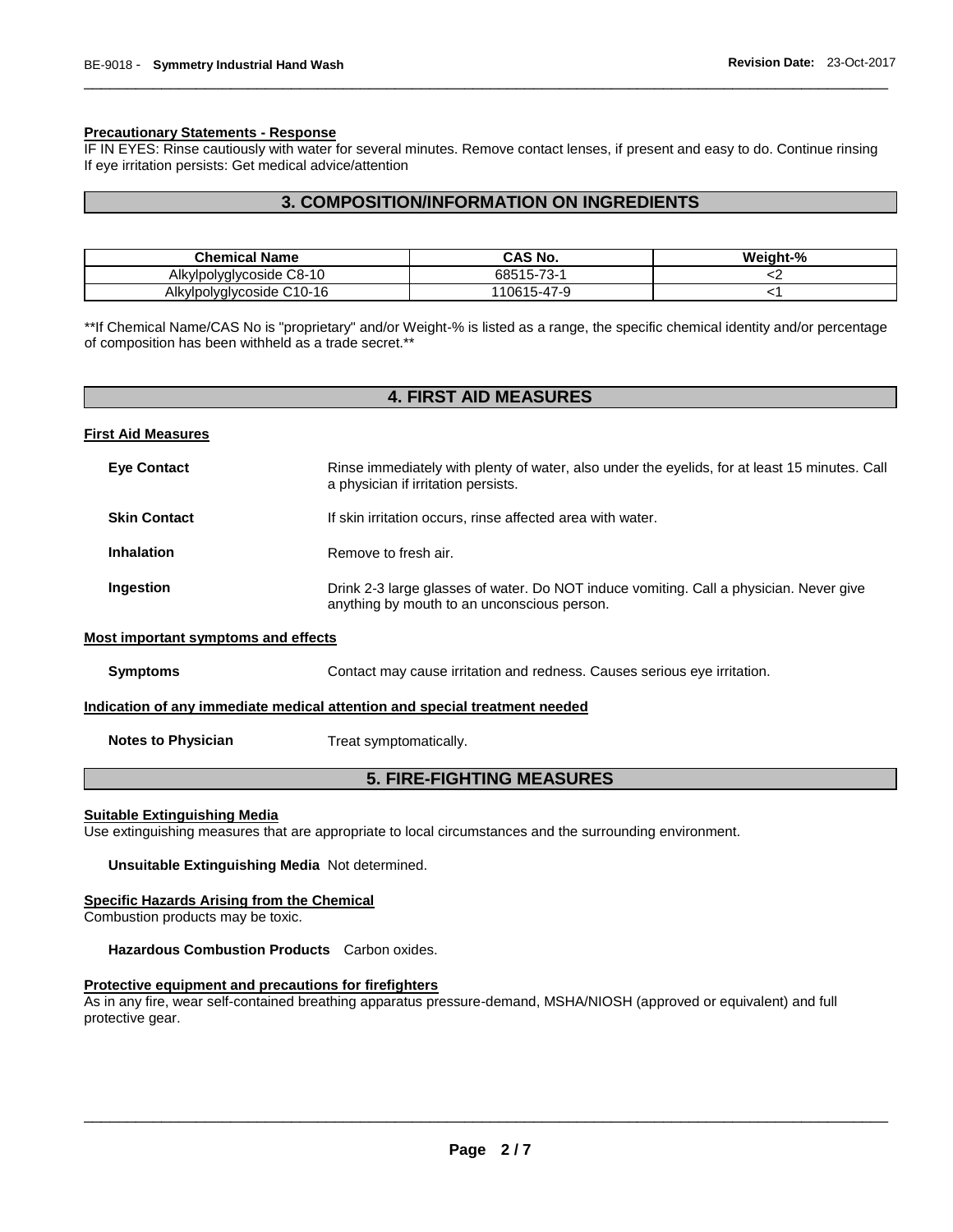|                                                                                                       | <b>6. ACCIDENTAL RELEASE MEASURES</b>                                                                                                                                         |                               |                          |  |  |  |  |
|-------------------------------------------------------------------------------------------------------|-------------------------------------------------------------------------------------------------------------------------------------------------------------------------------|-------------------------------|--------------------------|--|--|--|--|
|                                                                                                       | Personal precautions, protective equipment and emergency procedures                                                                                                           |                               |                          |  |  |  |  |
| <b>Personal Precautions</b><br>Use personal protective equipment as required. Spills may be slippery. |                                                                                                                                                                               |                               |                          |  |  |  |  |
| <b>Environmental precautions</b>                                                                      |                                                                                                                                                                               |                               |                          |  |  |  |  |
| <b>Environmental precautions</b>                                                                      | See Section 12 for additional Ecological Information.                                                                                                                         |                               |                          |  |  |  |  |
| Methods and material for containment and cleaning up                                                  |                                                                                                                                                                               |                               |                          |  |  |  |  |
| <b>Methods for Containment</b>                                                                        | Prevent further leakage or spillage if safe to do so.                                                                                                                         |                               |                          |  |  |  |  |
| <b>Methods for Clean-Up</b>                                                                           | Pick up with mop, wet/dry vac, or absorbent material. Wash spill area with a mild detergent.<br>Rinse affected area with water and allow area to dry before allowing traffic. |                               |                          |  |  |  |  |
|                                                                                                       | <b>7. HANDLING AND STORAGE</b>                                                                                                                                                |                               |                          |  |  |  |  |
| <b>Precautions for safe handling</b>                                                                  |                                                                                                                                                                               |                               |                          |  |  |  |  |
| <b>Advice on Safe Handling</b>                                                                        | Keep out of the reach of children.                                                                                                                                            |                               |                          |  |  |  |  |
| Conditions for safe storage, including any incompatibilities                                          |                                                                                                                                                                               |                               |                          |  |  |  |  |
| <b>Storage Conditions</b>                                                                             | Keep containers tightly closed in a dry, cool and well-ventilated place. Keep container<br>closed when not in use. Store at room temperature.                                 |                               |                          |  |  |  |  |
| <b>Incompatible Materials</b>                                                                         | Chlorine bleach.                                                                                                                                                              |                               |                          |  |  |  |  |
| 8. EXPOSURE CONTROLS/PERSONAL PROTECTION                                                              |                                                                                                                                                                               |                               |                          |  |  |  |  |
| <b>Exposure Guidelines</b>                                                                            | No exposure limits noted for ingredient(s).                                                                                                                                   |                               |                          |  |  |  |  |
| <b>Appropriate engineering controls</b>                                                               |                                                                                                                                                                               |                               |                          |  |  |  |  |
| <b>Engineering Controls</b>                                                                           | Ventilation systems.                                                                                                                                                          |                               |                          |  |  |  |  |
|                                                                                                       | Individual protection measures, such as personal protective equipment                                                                                                         |                               |                          |  |  |  |  |
| <b>Eye/Face Protection</b>                                                                            | When using product, do not rub eyes.                                                                                                                                          |                               |                          |  |  |  |  |
| <b>Skin and Body Protection</b><br>No protective equipment is needed under normal use conditions.     |                                                                                                                                                                               |                               |                          |  |  |  |  |
| <b>Respiratory Protection</b><br>No protective equipment is needed under normal use conditions.       |                                                                                                                                                                               |                               |                          |  |  |  |  |
| General Hygiene Considerations Handle in accordance with good industrial hygiene and safety practice. |                                                                                                                                                                               |                               |                          |  |  |  |  |
| 9. PHYSICAL AND CHEMICAL PROPERTIES                                                                   |                                                                                                                                                                               |                               |                          |  |  |  |  |
| Information on basic physical and chemical properties                                                 |                                                                                                                                                                               |                               |                          |  |  |  |  |
| <b>Physical state</b><br>Appearance<br><b>Color</b>                                                   | Liquid<br>Green opaque emulsion<br>Green                                                                                                                                      | Odor<br><b>Odor Threshold</b> | Citrus<br>Not determined |  |  |  |  |

\_\_\_\_\_\_\_\_\_\_\_\_\_\_\_\_\_\_\_\_\_\_\_\_\_\_\_\_\_\_\_\_\_\_\_\_\_\_\_\_\_\_\_\_\_\_\_\_\_\_\_\_\_\_\_\_\_\_\_\_\_\_\_\_\_\_\_\_\_\_\_\_\_\_\_\_\_\_\_\_\_\_\_\_\_\_\_\_\_\_\_\_\_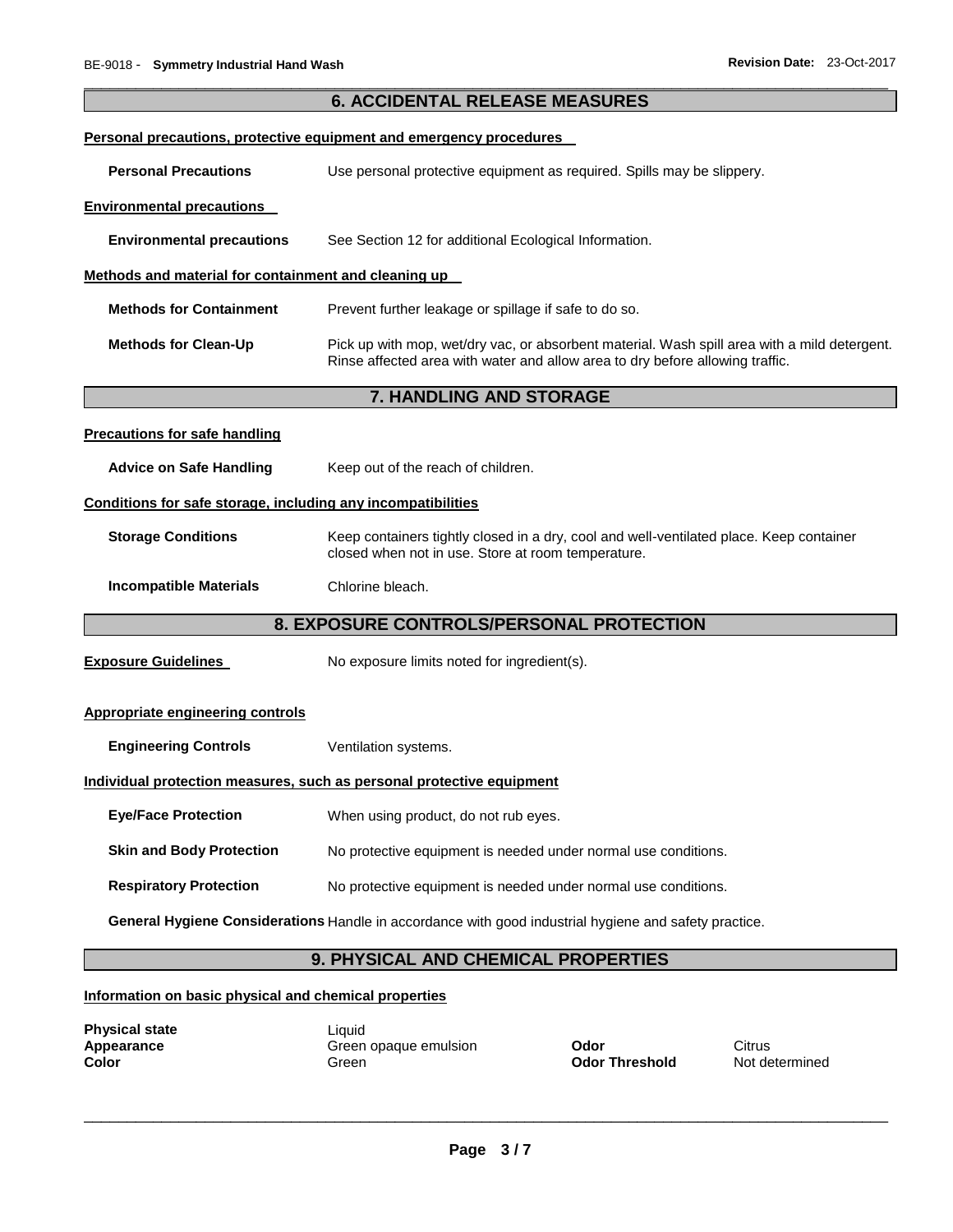| <b>Property</b><br>рH<br><b>Melting Point/Freezing Point</b> | Values<br>$6.5 \pm 0.5$ (conc and use dilution)<br>Not determined | • Method<br>Remarks |
|--------------------------------------------------------------|-------------------------------------------------------------------|---------------------|
| <b>Boiling Point/Boiling Range</b>                           | Not available                                                     |                     |
| <b>Flash Point</b>                                           | None                                                              | Tag Closed Cup      |
| <b>Evaporation Rate</b>                                      | 1.0                                                               | (Water = 1)         |
| <b>Flammability (Solid, Gas)</b>                             | n/a-liquid                                                        |                     |
| <b>Flammability Limits in Air</b>                            |                                                                   |                     |
| <b>Upper Flammability Limits</b>                             | Not applicable                                                    |                     |
| <b>Lower Flammability Limit</b>                              | Not applicable                                                    |                     |
| <b>Vapor Pressure</b>                                        | Not determined                                                    |                     |
| <b>Vapor Density</b>                                         | Not determined                                                    |                     |
| <b>Relative Density</b>                                      | $0.90 - 1.00$                                                     |                     |
| <b>Water Solubility</b>                                      | Miscible in water                                                 |                     |
| Solubility in other solvents                                 | Not determined                                                    |                     |
| <b>Partition Coefficient</b>                                 | Not determined                                                    |                     |
| <b>Auto-ignition Temperature</b>                             | Not determined                                                    |                     |
| <b>Decomposition Temperature</b>                             | Not determined                                                    |                     |
| <b>Kinematic Viscosity</b>                                   | Not determined                                                    |                     |
| <b>Dynamic Viscosity</b>                                     | Not determined                                                    |                     |
| <b>Explosive Properties</b>                                  | Not determined                                                    |                     |
| <b>Oxidizing Properties</b>                                  | Not determined                                                    |                     |

# **10. STABILITY AND REACTIVITY**

\_\_\_\_\_\_\_\_\_\_\_\_\_\_\_\_\_\_\_\_\_\_\_\_\_\_\_\_\_\_\_\_\_\_\_\_\_\_\_\_\_\_\_\_\_\_\_\_\_\_\_\_\_\_\_\_\_\_\_\_\_\_\_\_\_\_\_\_\_\_\_\_\_\_\_\_\_\_\_\_\_\_\_\_\_\_\_\_\_\_\_\_\_

# **Reactivity**

Not reactive under normal conditions.

### **Chemical Stability**

Stable under recommended storage conditions.

#### **Possibility of Hazardous Reactions**

None under normal processing.

**Hazardous Polymerization** Hazardous polymerization does not occur.

# **Conditions to Avoid**

Keep out of reach of children.

**Incompatible Materials**

Chlorine bleach.

# **Hazardous Decomposition Products**

Carbon oxides.

# **11. TOXICOLOGICAL INFORMATION**

### **Information on likely routes of exposure**

| Ingestion                  | Do not ingest.                                                                                        |
|----------------------------|-------------------------------------------------------------------------------------------------------|
| <b>Inhalation</b>          | Under normal conditions of intended use, this material is not expected to be an inhalation<br>hazard. |
| <b>Skin Contact</b>        | Not expected to be a skin irritant during prescribed use.                                             |
| <b>Eve Contact</b>         | Causes serious eye irritation.                                                                        |
| <b>Product Information</b> | Product does not present an acute toxicity hazard based on known or supplied information              |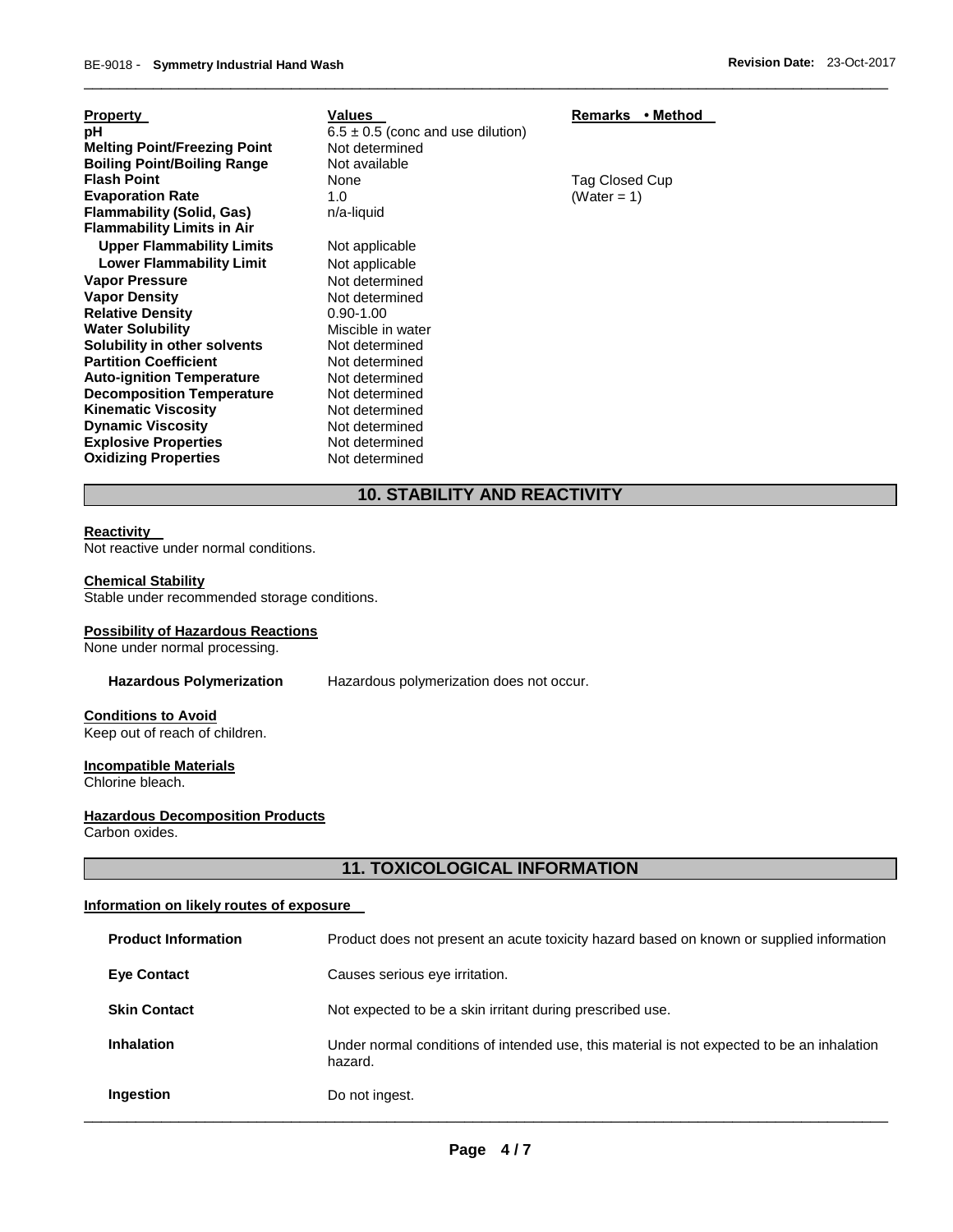#### **Component Information**

| <b>Chemical Name</b>            | Oral LD50         | Dermal LD50 | <b>Inhalation LC50</b> |
|---------------------------------|-------------------|-------------|------------------------|
| Fatty Acids C16-18, Esters with | Rat<br>5000 mg/kg |             |                        |
| Ethylene Glycol                 |                   |             |                        |
| 91031-31-1                      |                   |             |                        |

\_\_\_\_\_\_\_\_\_\_\_\_\_\_\_\_\_\_\_\_\_\_\_\_\_\_\_\_\_\_\_\_\_\_\_\_\_\_\_\_\_\_\_\_\_\_\_\_\_\_\_\_\_\_\_\_\_\_\_\_\_\_\_\_\_\_\_\_\_\_\_\_\_\_\_\_\_\_\_\_\_\_\_\_\_\_\_\_\_\_\_\_\_

#### **Information on physical, chemical and toxicological effects**

Please see section 4 of this SDS for symptoms.

#### **Delayed and immediate effects as well as chronic effects from short and long-term exposure**

**Carcinogenicity** Based on the information provided, this product does not contain any carcinogens or potential carcinogens as listed by OSHA, IARC or NTP.

#### **Numerical measures of toxicity**

Not determined.

# **12. ECOLOGICAL INFORMATION**

#### **Ecotoxicity**

An environmental hazard cannot be excluded in the event of unprofessional handling or disposal.

#### **Persistence/Degradability** Not determined.

### **Bioaccumulation**

Not determined.

# **Mobility**

Not determined

#### **Other Adverse Effects** Not determined

# **13. DISPOSAL CONSIDERATIONS**

#### **Waste Treatment Methods**

| <b>Disposal of Wastes</b>     | Disposal should be in accordance with applicable regional, national and local laws and<br>regulations.                         |
|-------------------------------|--------------------------------------------------------------------------------------------------------------------------------|
| <b>Contaminated Packaging</b> | Disposal should be in accordance with applicable regional, national and local laws and<br>regulations.                         |
|                               | <b>14. TRANSPORT INFORMATION</b>                                                                                               |
| Note                          | Please see current shipping paper for most up to date shipping information, including<br>exemptions and special circumstances. |
| DOT                           | Not regulated                                                                                                                  |
| IATA                          | Not regulated                                                                                                                  |
| <b>IMDG</b>                   | Not regulated                                                                                                                  |
|                               |                                                                                                                                |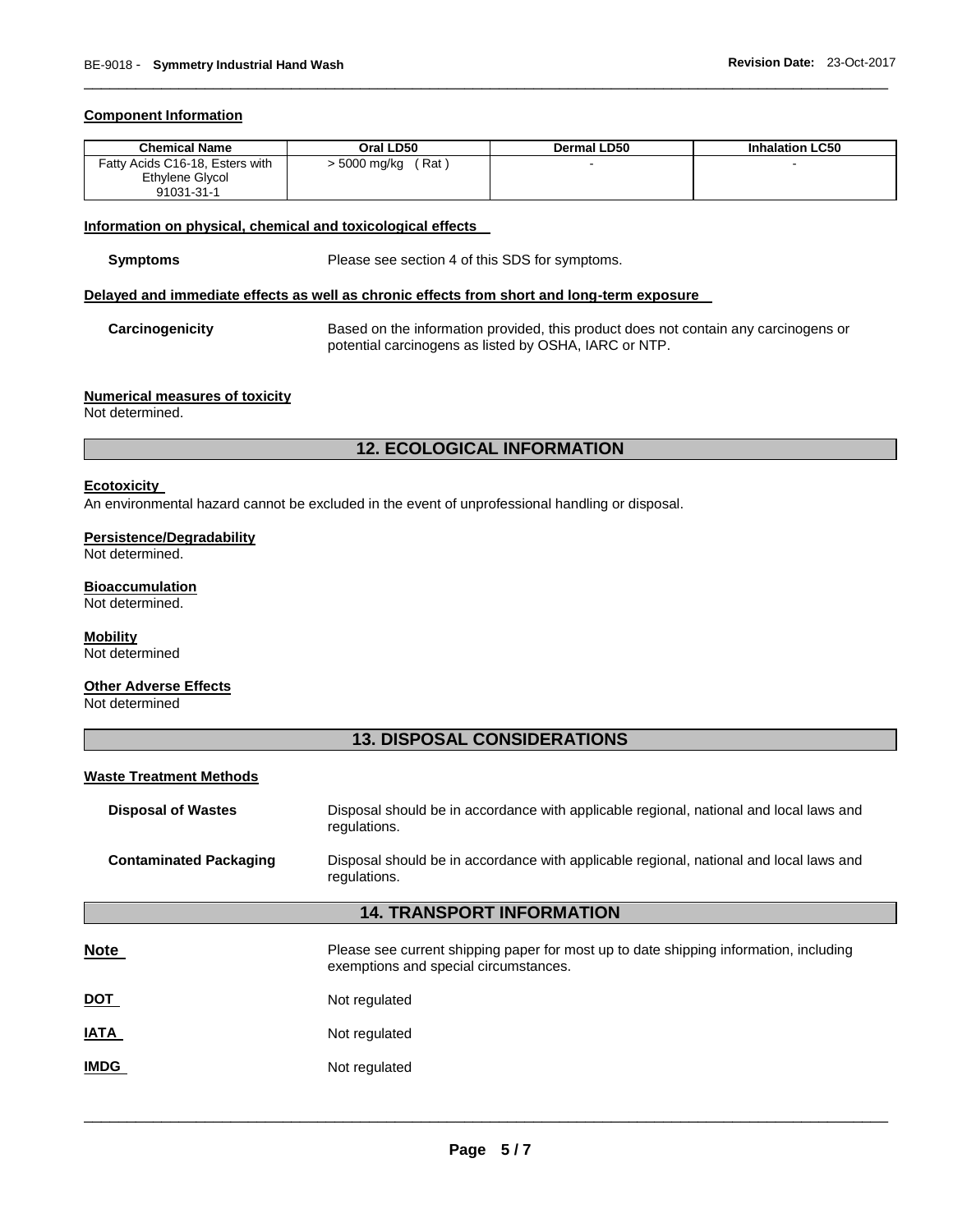# \_\_\_\_\_\_\_\_\_\_\_\_\_\_\_\_\_\_\_\_\_\_\_\_\_\_\_\_\_\_\_\_\_\_\_\_\_\_\_\_\_\_\_\_\_\_\_\_\_\_\_\_\_\_\_\_\_\_\_\_\_\_\_\_\_\_\_\_\_\_\_\_\_\_\_\_\_\_\_\_\_\_\_\_\_\_\_\_\_\_\_\_\_ **15. REGULATORY INFORMATION**

#### **International Inventories**

| <b>Chemical Name</b>                               | TSCA | <b>DSL/NDSL EINECS/E</b> | LINCS | <b>ENCS</b> | <b>IECSC</b> | <b>KECL</b> | <b>PICCS</b> | <b>AICS</b> |
|----------------------------------------------------|------|--------------------------|-------|-------------|--------------|-------------|--------------|-------------|
| sodium lauryl ether sulfate                        |      |                          |       | Present     |              | Present     | x            |             |
| Alkylpolyglycoside C8-10                           |      |                          |       |             |              | Present     | x            |             |
| Alkylpolyglycoside C10-16                          |      |                          |       | Present     |              | Present     | X            |             |
| Fatty Acids C16-18, Esters<br>with Ethylene Glycol |      |                          |       |             |              | Present     | X            |             |
| Coco-glucoside                                     |      |                          |       |             |              |             |              |             |

**Legend:** 

*TSCA - United States Toxic Substances Control Act Section 8(b) Inventory* 

*DSL/NDSL - Canadian Domestic Substances List/Non-Domestic Substances List* 

*EINECS/ELINCS - European Inventory of Existing Chemical Substances/European List of Notified Chemical Substances* 

*ENCS - Japan Existing and New Chemical Substances* 

*IECSC - China Inventory of Existing Chemical Substances* 

*KECL - Korean Existing and Evaluated Chemical Substances* 

*PICCS - Philippines Inventory of Chemicals and Chemical Substances* 

*AICS - Australian Inventory of Chemical Substances* 

### **US Federal Regulations**

#### **CERCLA**

This material, as supplied, does not contain any substances regulated as hazardous substances under the Comprehensive Environmental Response Compensation and Liability Act (CERCLA) (40 CFR 302) or the Superfund Amendments and Reauthorization Act (SARA) (40 CFR 355).

#### **SARA 311/312 Hazard Categories**

This material, as supplied, does not contain any substances subject to the requirements of SARA Sections 311/312 (40 CFR 370)

**SARA 313**

Not determined

#### **US State Regulations**

#### **U.S. State Right-to-Know Regulations**

Not determined